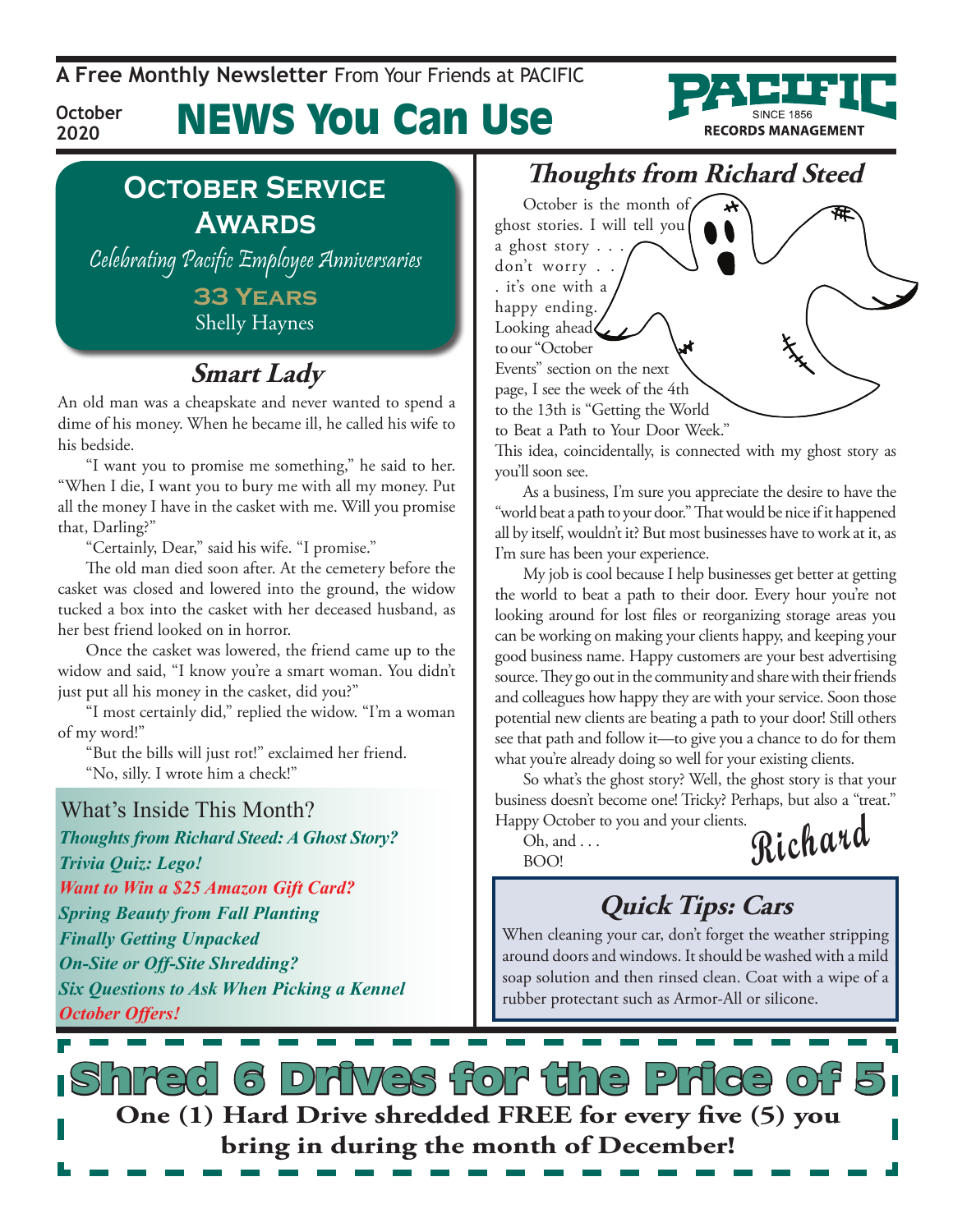## **Trivia Quiz: Lego!**

October is National Construction Toy Month. Test how much you know about the world's favorite construction toys, Lego, with this trivia quiz.

1. In which country is the manufacturer of Lego toys located?



- 2. In what year were Lego's famous interlocking bricks first produced?
- 3. The company name "Lego" comes from the Danish phrase "leg godt." What does this mean in English?
- 4. Lego has very exacting standard when manufacturing its bricks. How many bricks out of every million fail to meet its stringent standards?
- 5. How many Legoland amusement parks are there in the world?
- 6. How many Lego tires are produced each year?
- 7. On average, how many Lego bricks are there for every man, woman, and child in the world?
- 8. What percentage of the plastic waste in Lego factories is recycled?
- 9. How many Lego sets are sold every second?
- 10. How many total hours do people spend playing with Lego bricks each year?

*Answers on Back Page!*

## **Spring Beauty from Fall Planting**

Nothing can compete with the beauty of flowering plants. Using containers to grow plants and flowers can add dimension to large and small gardens alike. Even bulbs can be successfully grown in containers. Simply choose a fairly deep container or pot, and add a layer of rocks to the bottom to provide drainage. Next add a thin layer of soil. On top of this layer place your bulbs. To get the most out of your mini garden, use a variety of different types of bulbs. The first layer could be a mixture of large tulip and daffodil bulbs. Add another layer of soil and then place smaller bulbs, such as crocus or snowbells. Add a final layer of soil. When spring returns, your pot will begin by blooming your crocus, and other smaller plants. After they have finished blooming, you will see your tulips and daffodils. You will have flowers all spring from one single pot.

To ensure success, choose a pot that will be sturdy in the wind, but will not be too heavy to lift when filled. If you live in a climate that experiences severe freezes, you will need to move your pot into a cool spot of your home. Do not let your pot get too warm. If you leave your pot outside, be sure to water it regularly, especially if you experience long periods with no precipitation. If your pot is inside, you will need to water on a regular basis all season long.

### **October Holidays and Events**

### **Daily Observances:**

- 1 International Day of Older Persons
- 2 International Day of Nonviolence
- 2 World Smile Day
- **4-10 Getting the World to Beat a Path to Your Door Week**
- 4 National Ships-in-Bottles Day
- 5 World Habitat Day
- 6 National German-American Day
- 8 National Depression Screening Day
- 9 Leif Erikson Day
- 10 Universal Music Day
- 10 World Mental Health Day
- 11 Southern Food Heritage Day
- 12 Columbus Day
- 12 International Moment of Frustration Scream Day
- 13 National Face Your Fears Day
- 14 National Take Your Parents to Lunch Day
- 15 Get Smart About Credit Day
- 15 White Cane Safety Day
- 16 World Food Day
- 17 International Day for the Eradication of Poverty
- 18 World Menopause Day
- 19 Evaluate Your Life Day
- 22 International Stuttering Awareness Day
- 22 Smart is Cool Day
- 23 National Mole Day
- 24 United Nations Day
- 24 World Development Information Day
- 25 Mother-in-Law Day
- 26 Mule Day
- 27 Cranky Coworkers Day
- 29 National Cat Day
- 30 Create a Great Funeral Day
- 30 Haunted Refrigerator Night
- 31 Halloween

### **Monthly Observances:**

Celiac Disease Awareness Month Adopt a Shelter Dog Month American Cheese Month Antidepressant Death Awareness Month National Arts and Humanities Month National Breast Cancer Awareness Month National Bullying Prevention Awareness Month Organize Your Medical Information Month Squirrel Awareness and Appreciation Month Workplace Politics Awareness Month **National Construction Toy Month** Church Library Month Dyslexia Awareness Month Global Diversity Awareness Month

The material contained in this newsletter is for informational purposes only and is based upon sources believed to be reliable and authoritative; however, it has not been independently verified by us. This newsletter should not be construed as offering professional advice. For guidance on a specific matter, please consult a qualified professional.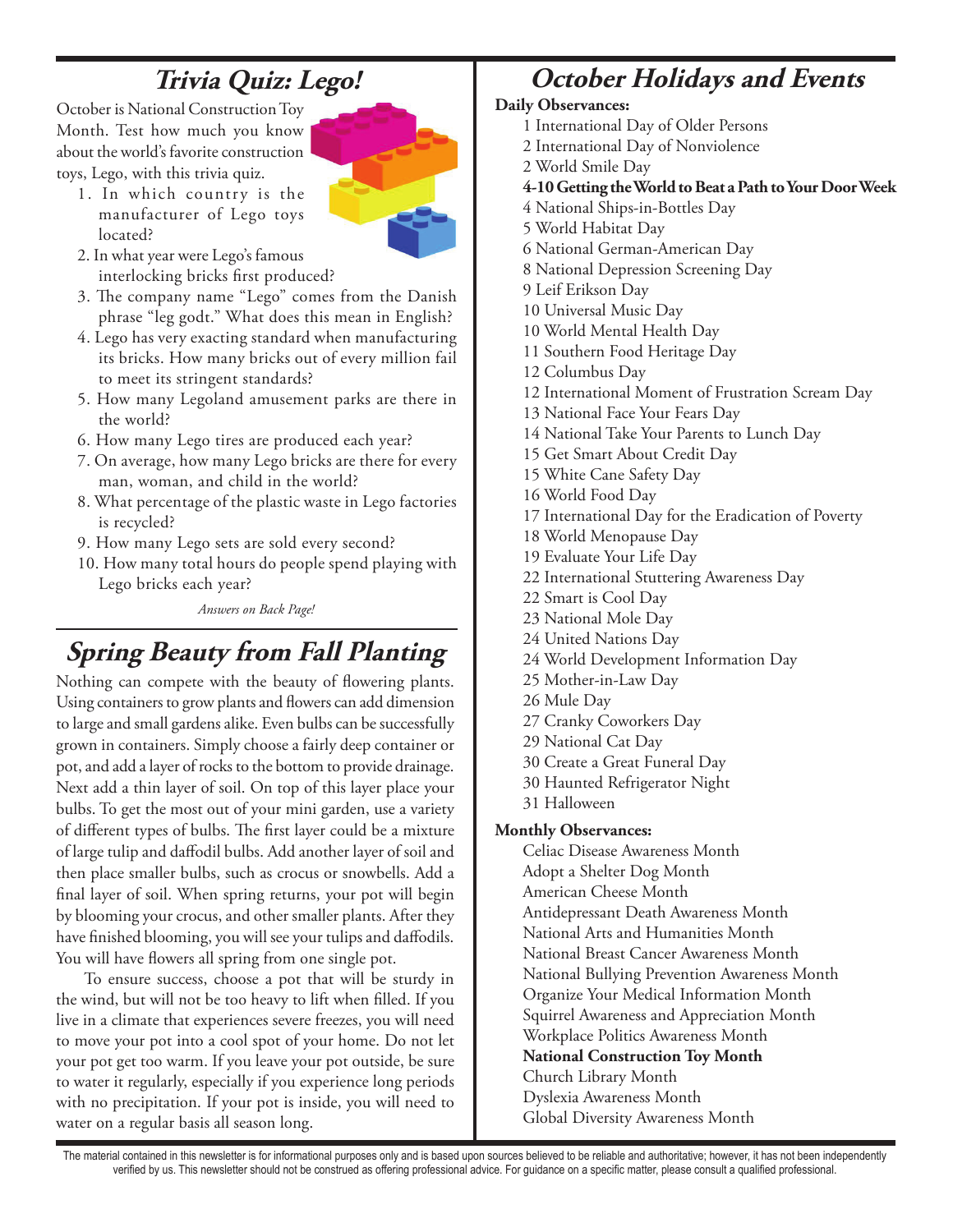# **PacBlog**

### **4 Document Storage Myths, Exposed**

PacBlog is the monthly web log of Pacific Records Storage To read this month's installment, please click the title below[.](http://pacific-records.com/5-advantages-of-a-local-shredding-and-destruction-provider) [https://pacific-records.com/](https://pacific-records.com/4-document-storage-myths-exposed)

### [4-document-storage-myths-exposed](https://pacific-records.com/4-document-storage-myths-exposed)

You may also access the PacBlog at the URL below. There you will find this month's installment along with archives of previous installments.

**http://pacific-records.com/category/pacnews**

### **Have A Question For Us?**

We love to hear from all our good friends and clients who enjoy reading our monthly newsletter. If you have a question related to off-site document storage, shredding, media vaulting, or document imaging, please feel free to give us a call or send us an email.

**(888) 893-6054 or info@pacific-records.com**

**Do You Want To Win A \$25 Amazon Gift Card?**



Each month we'll give you a new challenge of some type. All those who reply with a correct answer are eligible to win. At the end of the month we'll draw the name of one lucky winner.

> Here is this month's challenge: **Last Month's Answer to:**  Why don't mummies take vacations?

*I am your mother's brother's only brother-in-law.*

*Who am I?*

**Last month's Winner: Maria O'Neill Coleman & Horowitt, LLP Congratulations! I am your father.**

Email your answer to **info@pacific-records.com**

# **Finally Getting Unpacked**

Have you moved recently (or not so recently)? It sometimes takes a long time to get all those boxes unpacked. And often you may find that there are several left that you have never unpacked. If you've procrastinated and are faced with some remaining packages, these tips may help motivate you to finish the job.

### **Take it slow and easy.**

Since you've already put it off for a while, there's really no need to hurry through the job. Choose one box and make a commitment to finish unpacking it before you move to the next one.

### **Split up the work.**

One simple tip to help get a box unpacked is to share the job with other family members. If it has been a long time since you've moved, it will be a surprise for everyone to see what's in each box. Divide up the contents and have a race to see who's done putting items away the fastest.

### **Get rid of the excess.**

As you unpack, keep an empty box nearby. You may find that many, if not all of the items you're pulling from the box are things you no longer need. After all, you've gone without them for a while now, so what's the point in keeping them? Save the sentimental or important items, and plan on donating the rest to charity.



"You can stop looking now. We found the files down in the basement."

# 3 months FREE secure Destruction service

*Get 3 months of free Secure Destruction service when you sign up for a new Secure Destruction account with a one-year agreement. Just mention this coupon! Email info@pacific-records.com for more information.*